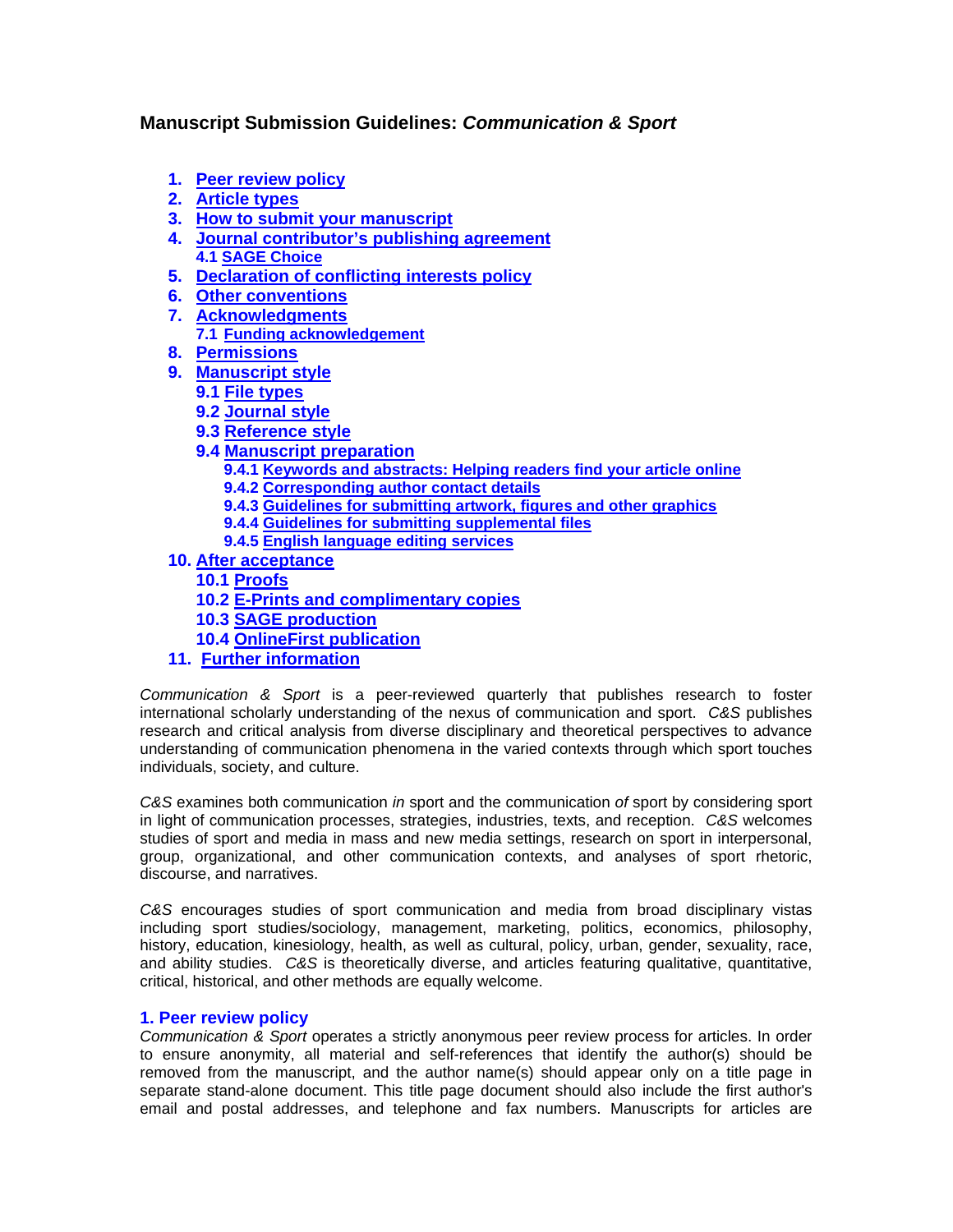<span id="page-1-0"></span>evaluated by at least two reviewers and the Editor and are processed through the SAGE Track web based online submission and peer review system powered by ScholarOne™ Manuscripts.

## **2. Article types**

<span id="page-1-1"></span>*Communication & Sport* publishes research articles and commentary of varying lengths. This ranges from the standard length research papers to shorter reports and commentary.

Articles of standard length that report on original research or analysis are normally of 5000-7000 words in length, inclusive of references, notes, tables, and figures. Such research articles should include an abstract of 100 – 200 words and 5 key words must also be supplied, placed at the beginning of the article. While style and organization may vary according to theoretical and methodological traditions, these research articles normally include (1) an introduction (no heading) that clearly states the purpose and rationale for the article and places its importance in context (2) a review of literature that sets the stage for the investigation and basic approach, (3) a methodological summary that situates and details the approach and frames basic questions or hypotheses, (4) a report of results or analysis of findings, followed by (5) a discussion that emphasizes new and important observations of the study, (6) a conclusion that considers the study's limitations and implications for future research.

Articles of shorter length may report on the results of a pilot study, present and analyse a case study, or provide a brief commentary on a methodological, theoretical or ethical issue and are normally of 3000-4000 words in length, inclusive of references, notes, tables, and figures. Such articles should include an abstract of 100 – 200 words and 5 key words must also be supplied, placed at the beginning of the article. While the approach taken in these shorter articles may be varied, each submitted manuscript should introduce and situate a topic in a way that facilitates new insight about subjects that advance scholarly understanding of sport in social and cultural contexts.

# **3. How to submit your manuscript**

Before submitting your manuscript, please read and adhere to all the guidelines and instructions to authors provided below. Manuscripts not conforming to these guidelines may be returned.

Article manuscripts are considered for publication only on the understanding that they are not simultaneously under consideration elsewhere, that they are the original work of the author(s), and that any previous form of publication and current consideration in other languages are disclosed at the time of submission. Please attach to every submission a letter confirming that all authors have agreed to the submission and that the article is not currently being considered for publication by any other journal.

*Communication & Sport* is hosted on SAGE Track, a web based online submission and peer review system powered by ScholarOne™ Manuscripts. Please read the Manuscript Submission guidelines for articles below, and then simply visit http://mc.manuscriptcentral.com/commsport to login and submit your article online.

IMPORTANT: Please check whether you already have an account in the system before trying to create a new one. If you have reviewed or authored for the journal in the past year it is likely that you will have had an account created. For further guidance on submitting your manuscript online please visit ScholarOne [Online Help.](http://mchelp.manuscriptcentral.com/gethelpnow/index.html)

All manuscripts for Articles must be submitted via the online system.

## <span id="page-1-2"></span>**[Back to top](#page-0-1)**

## **4. Journal contributor's publishing agreement**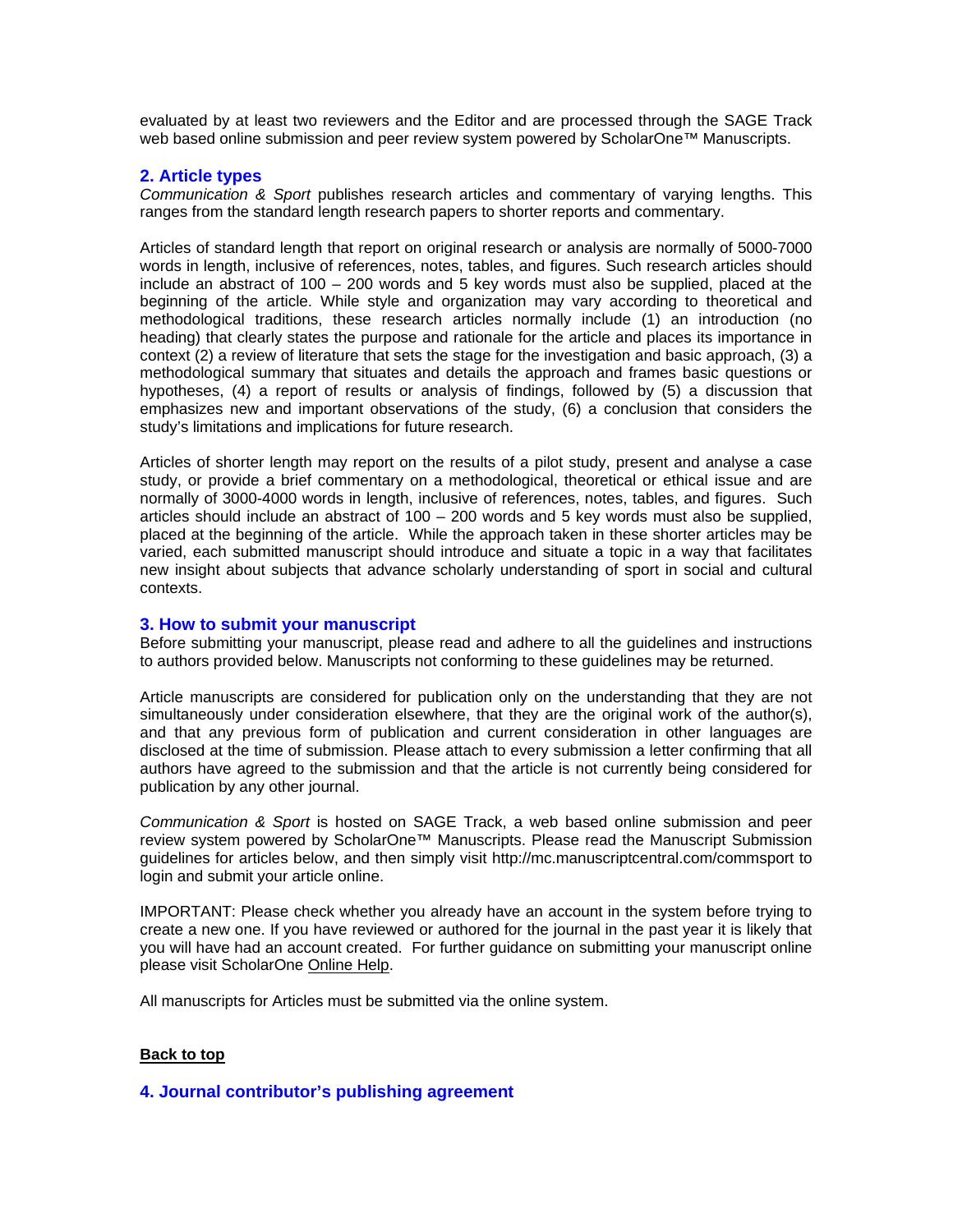Before publication SAGE requires the author as the rights holder to sign a Journal Contributor's Publishing Agreement. SAGE's Journal Contributor's Publishing Agreement is an exclusive license agreement which means that the author retains copyright in the work but grants SAGE the sole and exclusive right and license to publish for the full legal term of copyright. Exceptions may exist where an assignment of copyright is required or preferred by a proprietor other than SAGE. In this case copyright in the work will be assigned from the author to the society. For more information please visit our [Frequently Asked Questions](http://www.sagepub.com/journalgateway/authorFAQs.htm) on the SAGE Journal Author Gateway.

*Communication & Sport* and SAGE take issues of copyright infringement, plagiarism or other breaches of best practice in publication very seriously. We seek to protect the rights of our authors and we always investigate claims of plagiarism or misuse of articles published in the Journal. Equally, we seek to protect the reputation of the Journal against malpractice. Submitted articles may be checked with duplication-checking software. Where an article is found to have plagiarised other work or included third-party copyright material without permission or with insufficient acknowledgement, or where the authorship of the article is contested, we reserve the right to take action including, but not limited to: publishing an erratum or corrigendum (correction); retracting the article (removing it from the journal); taking up the matter with the head of department or dean of the author's institution and/or relevant academic bodies or societies; banning the author from publication in the journal or all Sage journals, or appropriate legal action.

# <span id="page-2-0"></span>**5. Declaration of conflicting interests**

Within your Journal Contributor's Publishing Agreement you will be required to make a certification with respect to a declaration of conflicting interests. *Communication & Sport* does not require a declaration of conflicting interests but recommends you review the good practice guidelines on the [SAGE Journal Author Gateway.](http://www.sagepub.com/journalgateway/pubPolicies.htm)

## <span id="page-2-1"></span>**[Back to top](#page-0-1)**

## **7. Acknowledgements**

Any acknowledgements should appear first at the end of your article prior to your Declaration of Conflicting Interests (if applicable), any notes and your References.

All contributors who do not meet the criteria for authorship should be listed in an `Acknowledgements' section. Examples of those who might be acknowledged include a person who provided purely technical help, writing assistance, or a department chair who provided only general support. Authors should disclose whether they had any writing assistance and identify the entity that paid for this assistance.

#### <span id="page-2-2"></span>**7.1 Funding Acknowledgement**

To comply with the guidance for Research Funders, Authors and Publishers issued by the Research Information Network (RIN), *Communication & Sport* additionally requires all Authors to acknowledge their funding in a consistent fashion under a separate heading. Please visit [Funding Acknowledgements](http://www.uk.sagepub.com/authors/journal/funding.sp) on the SAGE Journal Author Gateway to confirm the format of the acknowledgment text in the event of funding or state in your acknowledgments that: This research received no specific grant from any funding agency in the public, commercial, or not-forprofit sectors.

## <span id="page-2-3"></span>**8. Permissions**

Authors are responsible for obtaining permission from copyright holders for reproducing any illustrations, tables, figures or lengthy quotations previously published elsewhere. For further information including guidance on fair dealing for criticism and review, please visit our [Frequently](http://www.sagepub.com/journalgateway/authorFAQs.htm)  [Asked Questions](http://www.sagepub.com/journalgateway/authorFAQs.htm) on the SAGE Journal Author Gateway.

## <span id="page-2-4"></span>**9. Manuscript style**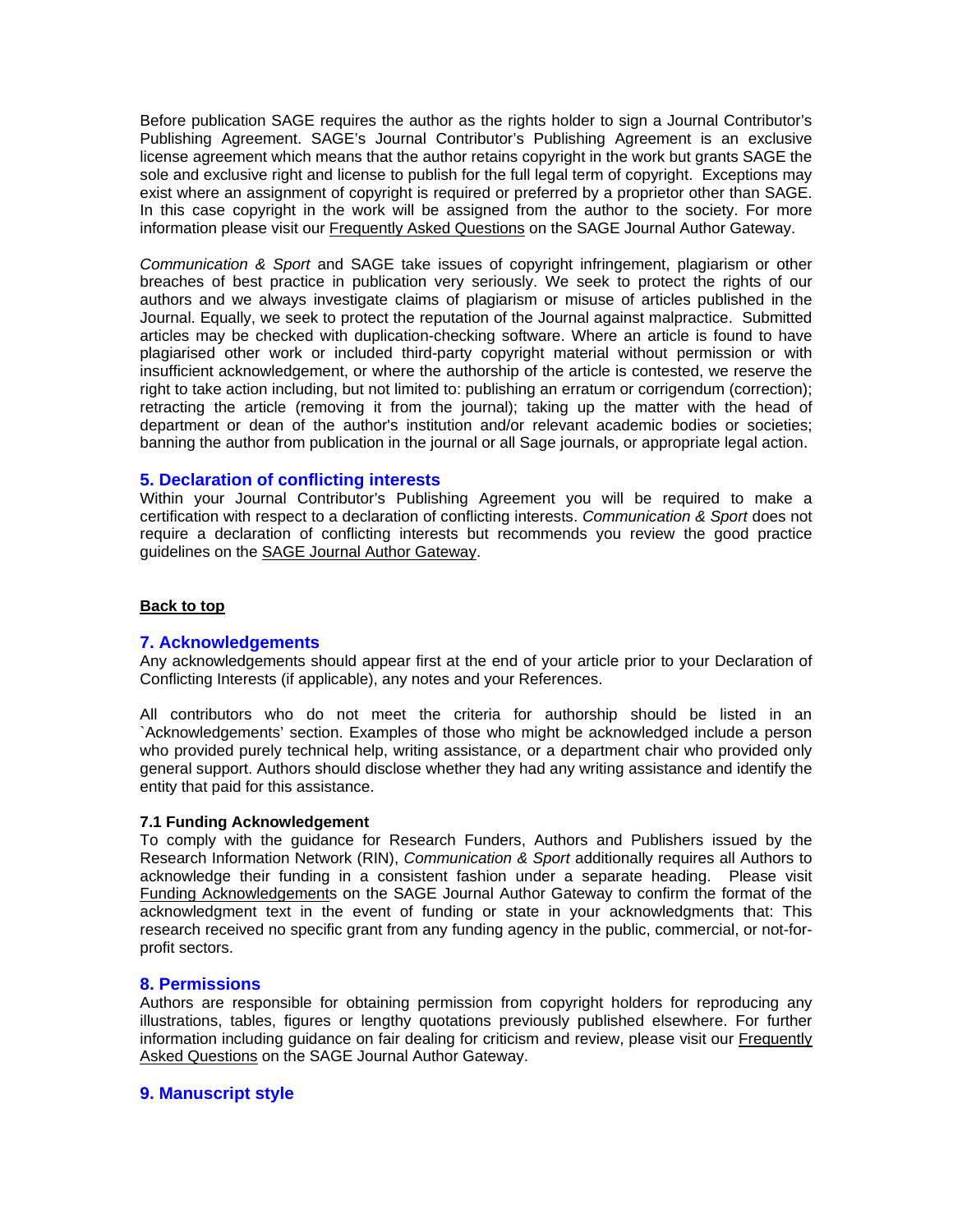### <span id="page-3-0"></span>**9.1 File types**

Only electronic files conforming to the journal's guidelines will be accepted. Preferred formats for the text and tables of your manuscript are Word DOC, RTF, and XLS. LaTeX files are also accepted. Please also refer to additional guideline on submitting artwork below.

### <span id="page-3-1"></span>**9.2 Journal Style**

*Communication & Sport* conforms to the *Publication Manual of the American Psychological*  Association 6<sup>th</sup> edition. Quick reference to APA Style and more information about the current *Publication Manual* may be found at<http://www.apastyle.org/>

#### <span id="page-3-2"></span>**9.3 Reference Style**

*Communication & Sport* adheres to the 6<sup>th</sup> edition reference style quidelines of the *Publication Manual of the American Psychological Association*. Quick reference to APA Style and more information about the current *Publication Manual* may be found at<http://www.apastyle.org/>

If you use [EndNote](http://www.endnote.com/) to manage references, download the SAGE Harvard output style by following [this link](http://www.endnote.com/support/enstyledetail.asp?SORT=2&PAGE=1&METH=0&DISC=none&JOUR=sage&BSRT=none&FF1=none&FF2=none&FF3=none&CITE=none&DKEY=64201050550DBA) and save to the appropriate folder (normally for Windows C:\Program Files\EndNote\Styles and for Mac OS X Harddrive:Applications:EndNote:Styles). Once you've done this, open EndNote and choose "Select Another Style..." from the dropdown menu in the menu bar; locate and choose this new style from the following screen.

#### <span id="page-3-3"></span>**9.4. Manuscript Preparation**

The text should be double-spaced throughout and with a minimum of 3cm for left and right hand margins and 5cm at head and foot. Text should be standard 10 or 12 point.

#### <span id="page-3-4"></span>**9.4.1 Your Title, Keywords and Abstracts: Helping readers find your article online**

The title, keywords and abstract are key to ensuring readers find your article online through online search engines such as Google. Please refer to the information and guidance on how best to title your article, write your abstract and select your keywords by visiting SAGE's Journal Author Gateway Guidelines on [How to Help Readers Find Your Article Online.](http://www.sagepub.com/journalgateway/findArticle.htm)

## <span id="page-3-5"></span>**9.4.2 Corresponding Author Contact details**

Provide full contact details for the corresponding author including email, mailing address and telephone numbers. Academic affiliations are required for all co-authors. These details should be presented separately to the main text of the article to facilitate anonymous peer review.

## <span id="page-3-6"></span>**9.4.3 Guidelines for submitting artwork, figures and other graphics**

For guidance on the preparation of illustrations, pictures and graphs in electronic format, please visit SAGE's [Manuscript Submission Guidelines.](http://www.sagepub.com/journalgateway/msg.htm)

Figures supplied in color will appear in color online regardless of whether or not these illustrations are reproduced in color in the printed version. For specifically requested color reproduction in print, you will receive information regarding the costs from SAGE after receipt of your accepted article.

## <span id="page-3-7"></span>**9.4.4 Guidelines for submitting supplemental files**

*Communication & Sport* does not currently accept supplemental files.

## <span id="page-3-8"></span>**9.4.5 English Language Editing services**

Non-English speaking authors who would like to refine their use of language in their manuscripts might consider using a professional editing service. Visit [English Language](http://www.sagepub.com/journalgateway/engLang.htm)  [Editing Services](http://www.sagepub.com/journalgateway/engLang.htm) on our Journal Author Gateway for further information.

#### <span id="page-3-9"></span>**[Back to top](#page-0-1)**